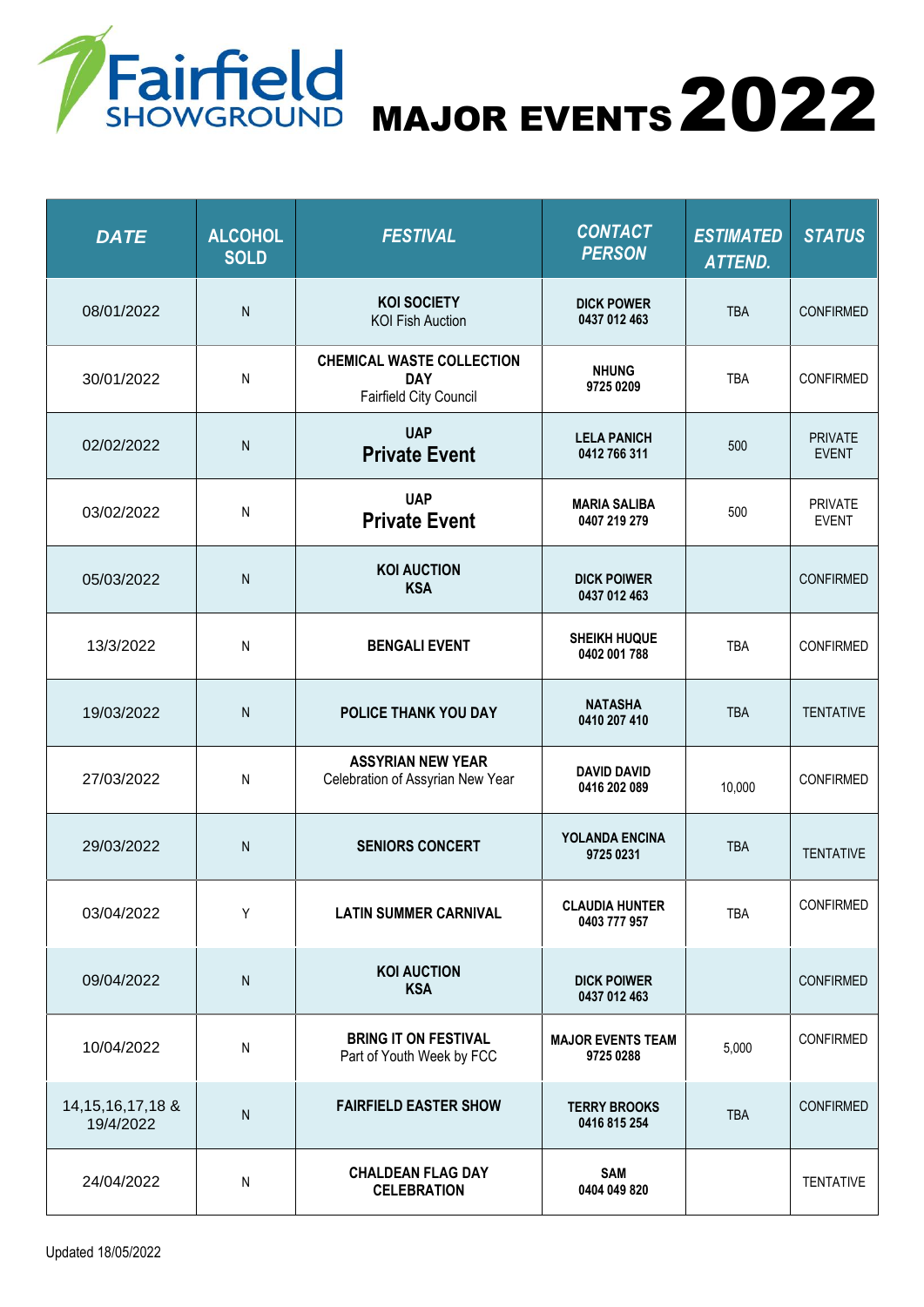| <b>DATE</b>    | <b>ALCOHOL</b><br><b>SOLD</b> | <b>FESTIVAL</b>                                                               | <b>CONTACT</b><br><b>PERSON</b>                                   | <b>ESTIMATED</b><br><b>ATTEND.</b> | <b>STATUS</b>    |
|----------------|-------------------------------|-------------------------------------------------------------------------------|-------------------------------------------------------------------|------------------------------------|------------------|
| 30/4/2022      | N                             | <b>KOI AUCTION</b><br><b>AKA</b>                                              | <b>IAN</b><br>0418 255 897                                        |                                    | <b>CONFIRMED</b> |
| 01/05/2022     | $\mathsf{N}$                  | <b>PARROT BREEDERS EXHIBITORS</b><br><b>SOCIETY</b><br><b>Giant Bird Sale</b> | <b>MARK GALLAGHER</b><br>0459 251 182                             | 1,500                              | <b>CONFIRMED</b> |
| 15/05/2022     | N                             | <b>MUSLIM END OF RAMADHAB EID</b><br><b>FESTIVAL</b>                          | <b>NAJIA KHALIL</b><br>9823 2063<br>meff@ifew.com<br>0413 341 494 | $10,000+$                          | <b>CONFIRMED</b> |
| 22/05/2022     | N                             | <b>VOLKSWAGEN NATIONALS</b><br><b>Static Car Show</b>                         | <b>DAVID BIRCHALL</b><br>0415 957 030                             | 2,000                              | <b>CONFIRMED</b> |
| 04/06/2022     | N                             | <b>KOI AUCTION</b><br><b>AKA</b>                                              | <b>IAN</b><br>0418 255 897                                        |                                    | <b>CONFIRMED</b> |
| 02/07/2022     | N                             | <b>KOI AUCTION</b><br><b>KSA</b>                                              | <b>DICK POIWER</b><br>0437 012 463                                |                                    | <b>CONFIRMED</b> |
| 05/07/2022     | N                             | <b>NAIDOC WEEK</b>                                                            | <b>CAROLINE BARTON</b><br>9725 0129                               |                                    | <b>CONFIRMED</b> |
| 10/07/2022     | ${\sf N}$                     | <b>CHALDEAN LEAGUE OF NSW INC</b>                                             | <b>SAM YOUSIF</b><br>9825 9525                                    |                                    | <b>CONFIRMED</b> |
| 17/7/2022      | N                             | <b>BIRD SALE</b>                                                              | <b>DEAN BAKER</b><br>0411 578 996                                 |                                    | <b>TENTATIVE</b> |
| 14/08/2022     | N                             | <b>ABK DOG SHOW</b>                                                           | <b>SUZETTE TURNER</b><br>0452 626 771                             |                                    | <b>CONFIRMED</b> |
| 21/8/2022      | Y                             | <b>CHEMICAL WASTE COLLECTION</b><br><b>DAY</b>                                | <b>NHUNG BUGAEV</b><br>0417 908 499                               | <b>TBA</b>                         | <b>CONFIRMED</b> |
| 28/8/2022      | Y                             | <b>URUGUYAN EVENT</b>                                                         |                                                                   | <b>TBC</b>                         | <b>TENTATIVE</b> |
| 11/09/2022     | ${\sf N}$                     | SAINT ZAIA ASSOCIATION INC                                                    | <b>MIKE RASHO</b>                                                 |                                    | <b>CONFIRMED</b> |
| 18/9/2022      | Y                             | <b>COLO COLO CLUB</b>                                                         | <b>DANIEL ALLEBI</b><br>0420 260 520                              | TBA                                | <b>CONFIRMED</b> |
| 25/9/2022      | Y                             | <b>SPRING CLEAN UP EVENT</b>                                                  | <b>NHUNG BUGAEV</b><br>0417 908 499                               | <b>TBA</b>                         | <b>CONFIRMED</b> |
| 29/9-1/10/2022 | Υ                             | <b>3 DAY CROATIAN FOOTBALL</b><br><b>TOURNAMENT</b>                           | <b>DINKO LEROTIC</b>                                              | <b>TBA</b>                         | <b>CONFIRMED</b> |
| 2/10/2022      | Y                             | <b>SYDNEY FIESTA KULTURA</b><br>Philippine Festival                           | <b>MANNY CASTILLO</b><br>0414 274 117                             | 15000                              | <b>CONFIRMED</b> |